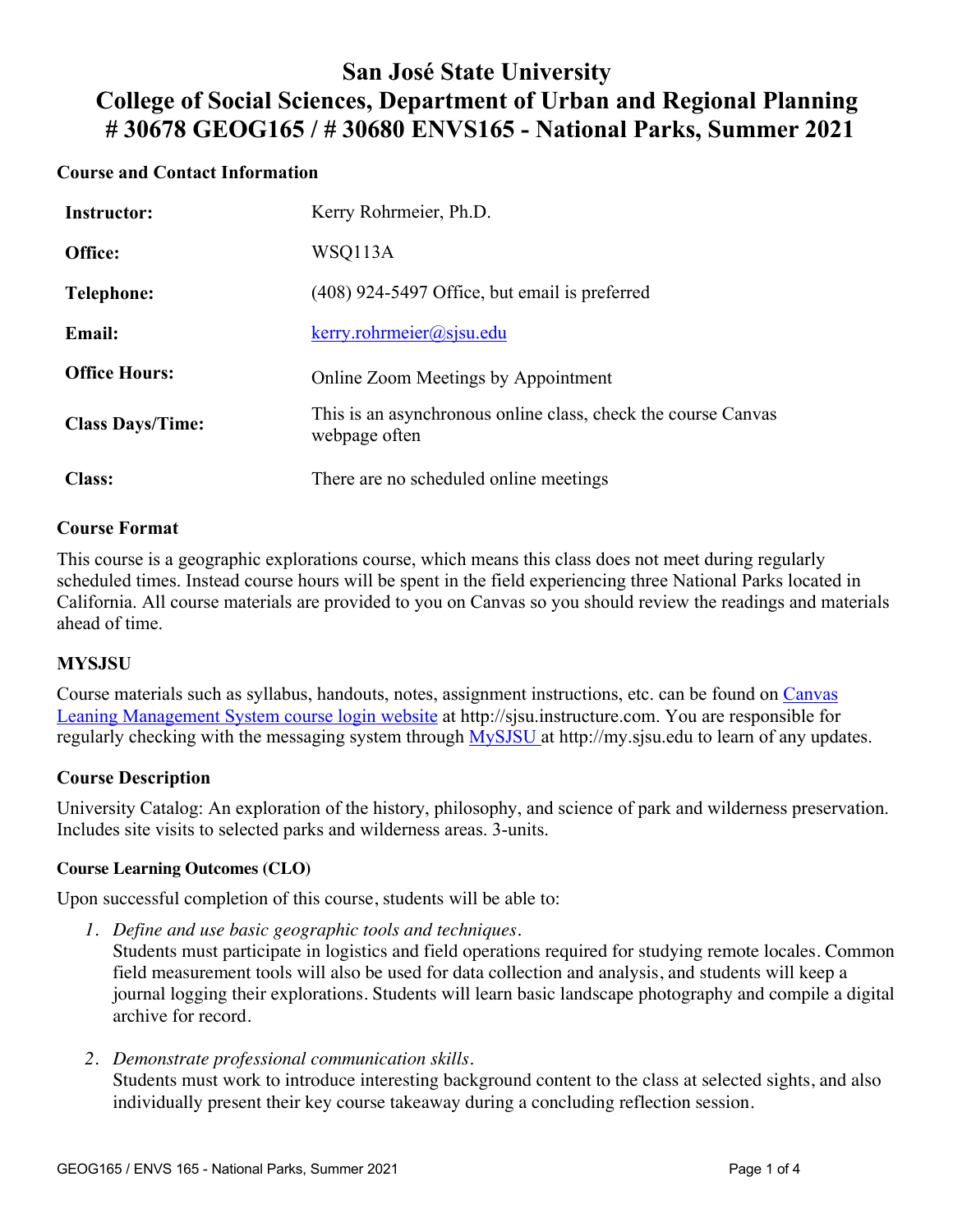*3. Demonstrate understanding of and ability to analyze and critique human and environment interactions.* Students will address this topic specifically in their final exam essay.

### **Required Texts, Readings & Materials**

#### **Textbook**

In an effort to keep student costs low no textbook is required for this course. Supporting readings and web content listed on the course schedule are posted to the Canvas 'Files' for your convenience. You will be responsible for low cost rental fees for online documentary films including Ken Burns (2009) *The National Parks: America's Best Idea.*

#### **Course Requirements and Assignments**

SJSU classes are designed such that in order to be successful, it is expected that students will spend a minimum of forty-five hours for each unit of credit (normally three hours per unit per week), including preparing for class, participating in course activities, completing assignments, and so on.

- 1) Individual completion of **assignments** based on the instructor's learning modules and classmate presentations are mandatory and imperative for passing this course (CLO 1).
- 2) Students, in pairs or groups of three, will lead a park ranger style **Presentation** that includes preparation of narrated slides with key information and images about the significance of these (mostly California) places from physical geography **and** human geography perspectives (CLO 2). Students are expected to contribute equally in this group assignment, and all will receive the same grade unless concerns are brought up to the instructor before submission.
- 3) Each student will keep a personal **Field Journal** logging at least two weekly observations and explorations of the natural world (CLO 1). Take advantage of being outdoors this summer. Your journal should be a collection of notes, images, sketches, poems, pertinent quotes, etc. The format allows for creative entries so long as the content is clear.
- 4) There will be one **Midterm Exam**. In a 1,000-word essay discuss how the place name 'Death Valley' exemplifies complexities of the human-environment tradition in geography (CLO 3). What does that toponym mean for Death Valley's endemic species, geology, cultural history, mining, tourism, and conservation?

**Optional (in place of the midterm)** The National Park Services is starting to reopen California's national parks with new regulations for social distancing. Alcatraz, Rosie the Riveter, SF Maritime, Port Chicago Naval Magazine, SF Presidio / Fort Point, John Muir House, Eugene O'Neill Home, Point Reyes, Pinnacles National Park and even Yosemite National Park are all driving distance from San Jose. Do your research about entrance requirements before you go! If you visit any U.S. national park you may submit a one-page (250-word) reflection essay discussion your experience in nature in the age of coronavirus. Include a selfie with a notable landmark. This option has the same due date as the midterm.

#### **Final**

The final is meant to be an enjoyable end to this course. Create a 5-minute video or narrated slideshow logging a one-night campout. Maybe this entails sleeping under the stars in your backyard, or car camping somewhere safe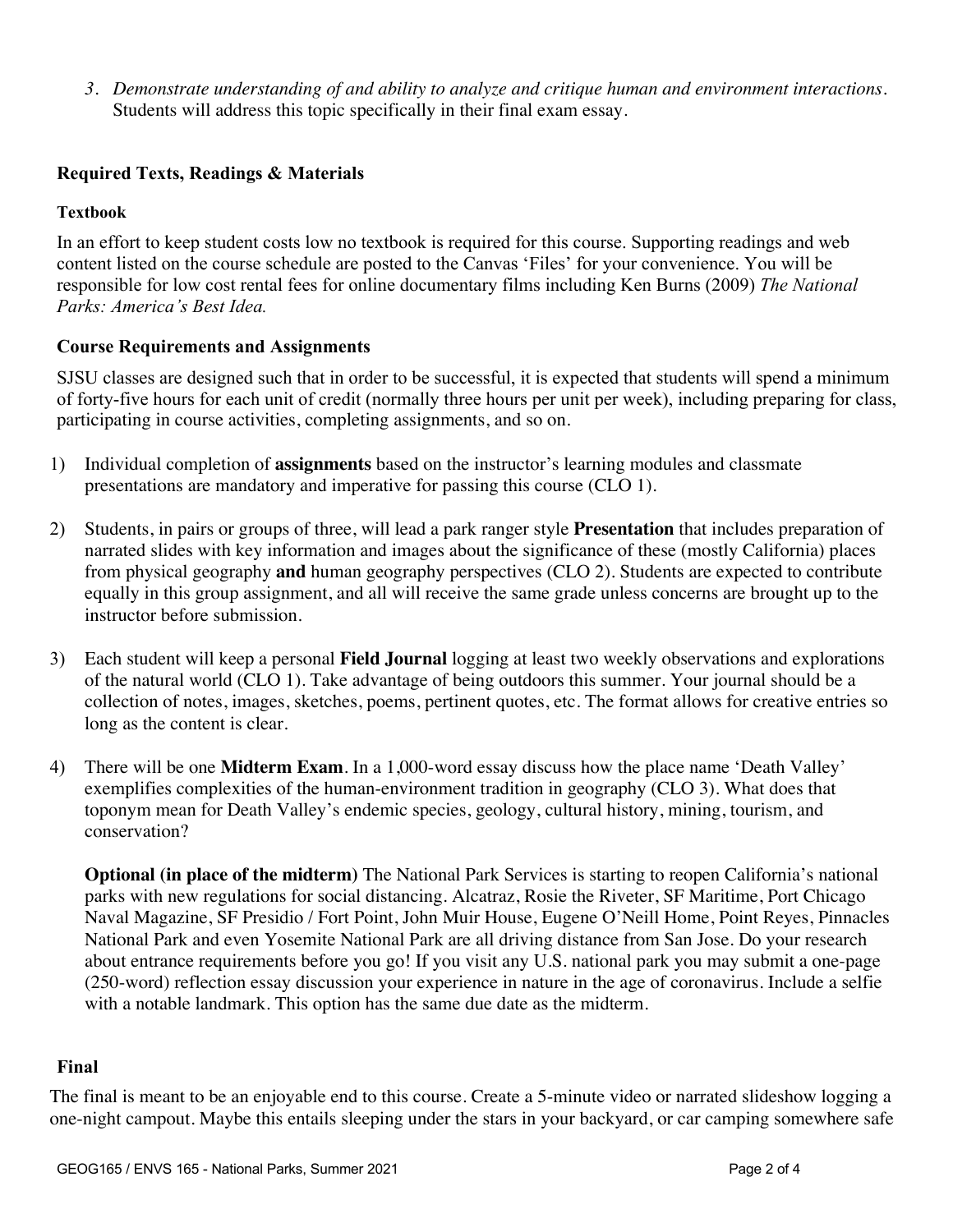with your shelter-in-place mates, or perhaps backpacking somewhere truly isolated. You choose the destination or staycation location and narrate your preparations and the highlights from your adventure.

#### **Grading Information**

|                                                      | <b>Points Possible</b>     |
|------------------------------------------------------|----------------------------|
| 16 Assignments                                       | $480(30 \text{ pts each})$ |
| Ranger Style Group Presentation                      | 120                        |
| Midterm Exam or National Park Visit Reflection Essay | 100                        |
| Field Journal                                        | 200                        |
| Final                                                | 100                        |
| <b>TOTAL</b>                                         | 1,000                      |

#### **SCALE:**

| $A+ = 98\%$           | $A = 94-97\%$   | $A = 90-93\%$        |
|-----------------------|-----------------|----------------------|
| $B_{+} = 87 - 89\%$   | $B = 84 - 86\%$ | $B = 80-83\%$        |
| $C_{\pm} = 77 - 79\%$ | $C = 74-76%$    | $C = 70-73\%$        |
| $D_{+} = 67 - 69\%$   | $D = 60 - 66\%$ | $D = 51 - 59\%$      |
|                       |                 | $F = \frac{50\%}{6}$ |

All students have the right, within a reasonable time, to know their academic scores, to review their gradedependent work, and to be provided with explanations for the determination of their course grades. In keeping with this policy, and to making grading responsive. All assignments are due as stated on the Course Schedule and Canvas. **Late work is not accepted.** If you have questions about your final grade, please make an appointment to see me on Zoom.

#### **University Policies**

Per University Policy S16-9, university-wide policy information relevant to all courses, such as academic integrity, accommodations, etc. will be available on Office of Graduate and Undergraduate Programs' Syllabus Information web page.